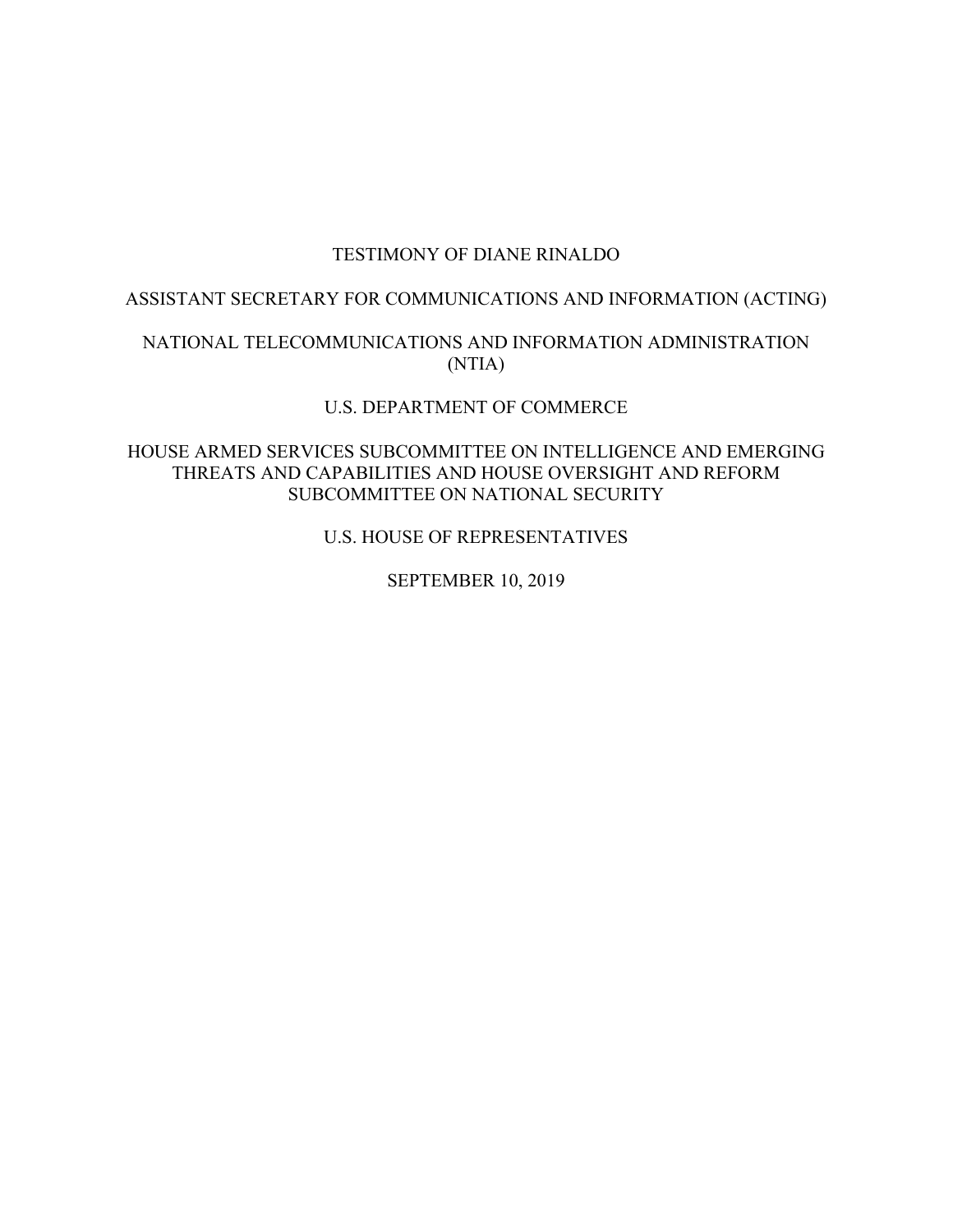Chairman Langevin, Chairman Lynch, and Members of the Committee:

Thank you for this opportunity to testify today on the role of the U.S. government in securing the nation's Internet architecture.

The National Telecommunications and Information Administration (NTIA) in the Department of Commerce is responsible for advising the President on telecommunications and information policy. NTIA's programs and policymaking focus on a broad range of issues that include spectrum management and availability, broadband connectivity, and the growth and stability of the Internet. NTIA also is the agency charged with oversight of FirstNet, the independent authority within NTIA that is tasked with ensuring the development, building, and operating of the nationwide broadband network that equips first responders with essential digital tools that help save lives and protect U.S. communities.

During a time when an ever-changing landscape of services, technologies, and global actors are seeking to influence the Internet's future, NTIA collaborates with other Commerce bureaus and Executive Branch agencies to develop and advocate for domestic and international policies that preserve the open Internet and advance key U.S. interests. NTIA coordinates Executive Branch communications activities and represents the Administration's policies before the Federal Communications Commission (FCC).

The Nation's telecommunications infrastructure is the physical medium through which all Internet traffic flows. It underpins the foundation of our digital economy. NTIA's role is to foster national safety and security, economic prosperity, and the delivery of critical public services through telecommunications. In this capacity, NTIA is involved in numerous policy issues that affect the security of critical elements of our Nation's telecommunications infrastructure, encompassing exchange points, data centers, content delivery networks, the domain name system, undersea cables, and cable landing stations, as well as the diverse array of communications access networks and technologies that enable American consumers, businesses, and other institutions to connect to the Internet.

Our support includes working with our interagency partners to enhance the security of our Nation's telecommunications supply chain, advocating the United States' longstanding policy against data localization regimes, and participating in Executive Branch reviews of applications before the FCC that involve transactions with a significant foreign ownership component. We also are supporting the Secretary of Commerce as needed on the implementation of the Executive Order on Securing the Information and Communications Technology and Services Supply Chain.

NTIA is also the Executive Branch expert agency on issues relating to the Domain Name System (DNS), a critical component of the Internet infrastructure. The DNS functions similar to an "address book" for the Internet by allowing users to identify websites, mail servers, and other Internet destinations using easy-to-understand names (e.g., www.ntia.gov) rather than the numeric network addresses (e.g., 198.51.11.177) to look up information on the Internet. NTIA supports a multistakeholder approach to the coordination of the DNS to ensure the long-term viability of the Internet as a force for innovation and economic growth.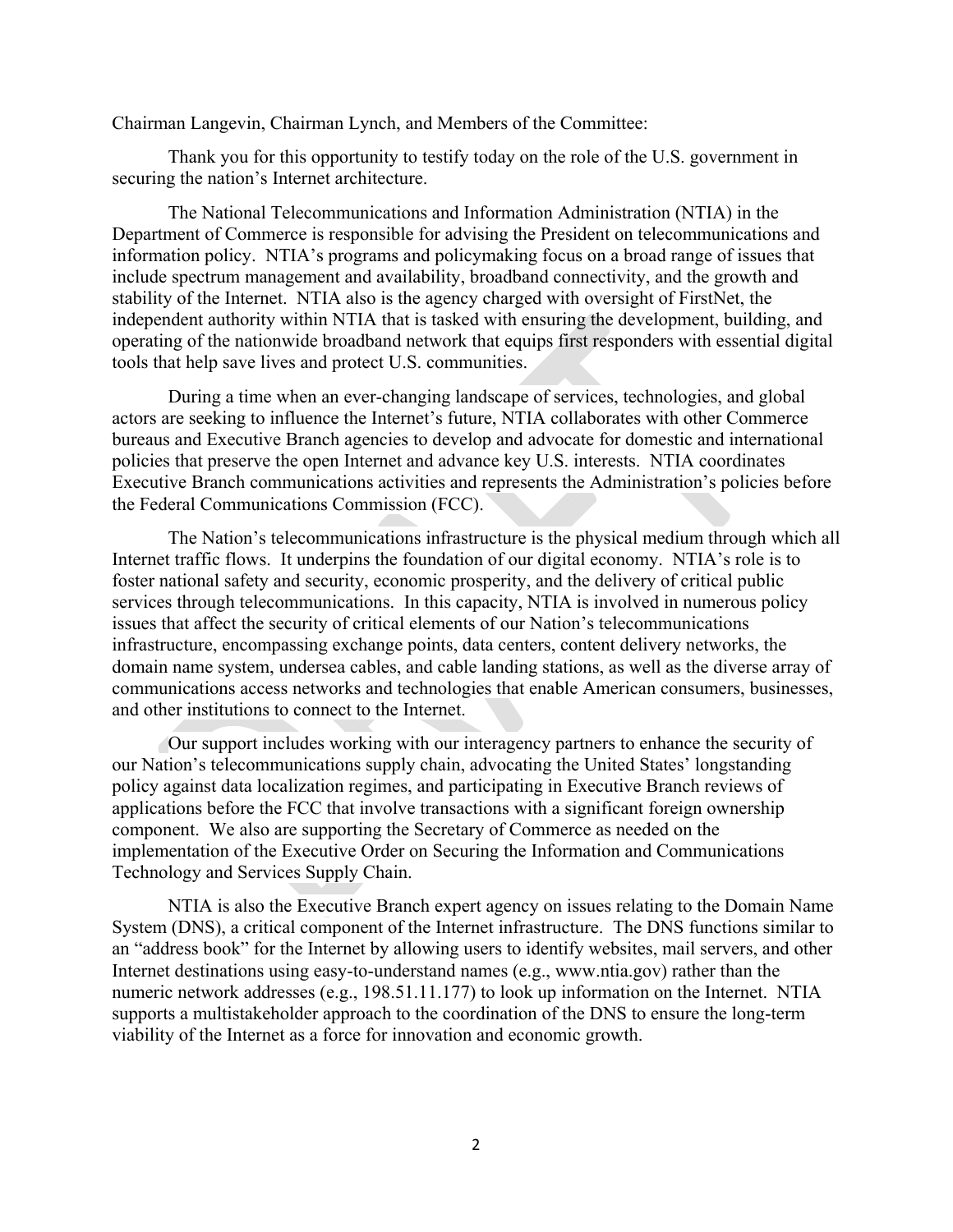#### **5G Security**

The United States is dependent on reliable access to the finite resources that is radiofrequency spectrum. As with any critical resource, access to spectrum must be managed efficiently and effectively in order to achieve key economic and national security goals of the United States including the deployment of 5G networks and that our federal spectrum users, such as the Federal Aviation Administration (FAA), can operate its radio operations free from receiving harmful interference. As management of spectrum licenses or authorizations becomes more automated and networked, the security of the information systems utilized becomes even more essential and NTIA will work to ensure that it continues to manage risk to these essential systems.

NTIA is a regular participant in the 3rd Generation Partnership Project (3GPP), which unites seven telecommunications standards development organizations from across the world and provides their members with a stable environment to produce the reports and specifications that define the 3GPP technologies behind today's ubiquitous mobile wireless networks and the emergence of 5G. 3GPP addresses cellular technologies, including radio access, security, core network and service capabilities that provide a complete system description for mobile telecommunications.

#### **The Domain Name System**

NTIA leads a longstanding interagency working group dedicated to matters pertaining to the Domain Name System (DNS). This DNS interagency working group includes representatives from the Department of Justice, Federal Bureau of Investigations, Department of Defense, Food and Drug Administration, Department of State, Department of Homeland Security (DHS), Internal Revenue Service, Department of the Treasury, U.S. Postal Service, U.S. Patent and Trademark Office, Secret Service, Security and Exchange Commission, the National Institute of Standards and Technology (NIST), and others. Through this interagency group, NTIA informs and coordinates with relevant agencies on matters pertaining to the security, stability, and resiliency of the DNS.

NTIA also oversees the management of the .us and .edu domains. In this role, NTIA coordinates responses to DNS incidents that pertain to these domains. Specific to .us, there are requirements associated with securing the name space and making it a safe and reliable domain. Under NTIA's oversight, both .us and .edu have implemented DNSSEC and employed other security and stability measures, and modernized their operations in a manner that improves the overall security of their domain space.

NTIA has a well-established relationship with the Internet Corporation for Assigned Names and Numbers (ICANN). ICANN is a not-for-profit, public-benefit organization that oversees the operation of the Internet's DNS, coordinates allocation and assignment of the Internet's unique identifiers, such as Internet Protocol addresses, accredits generic top-level domain name registrars, and helps facilitate the voices of stakeholders worldwide who are dedicated to keeping the Internet secure, stable and interoperable.

NTIA was a leader in the creation of ICANN that evolved over the years through a series of legal agreements and contracts, and engages with ICANN and the broader global community on matters that are specific to ensuring the continued security, stability, and resiliency of the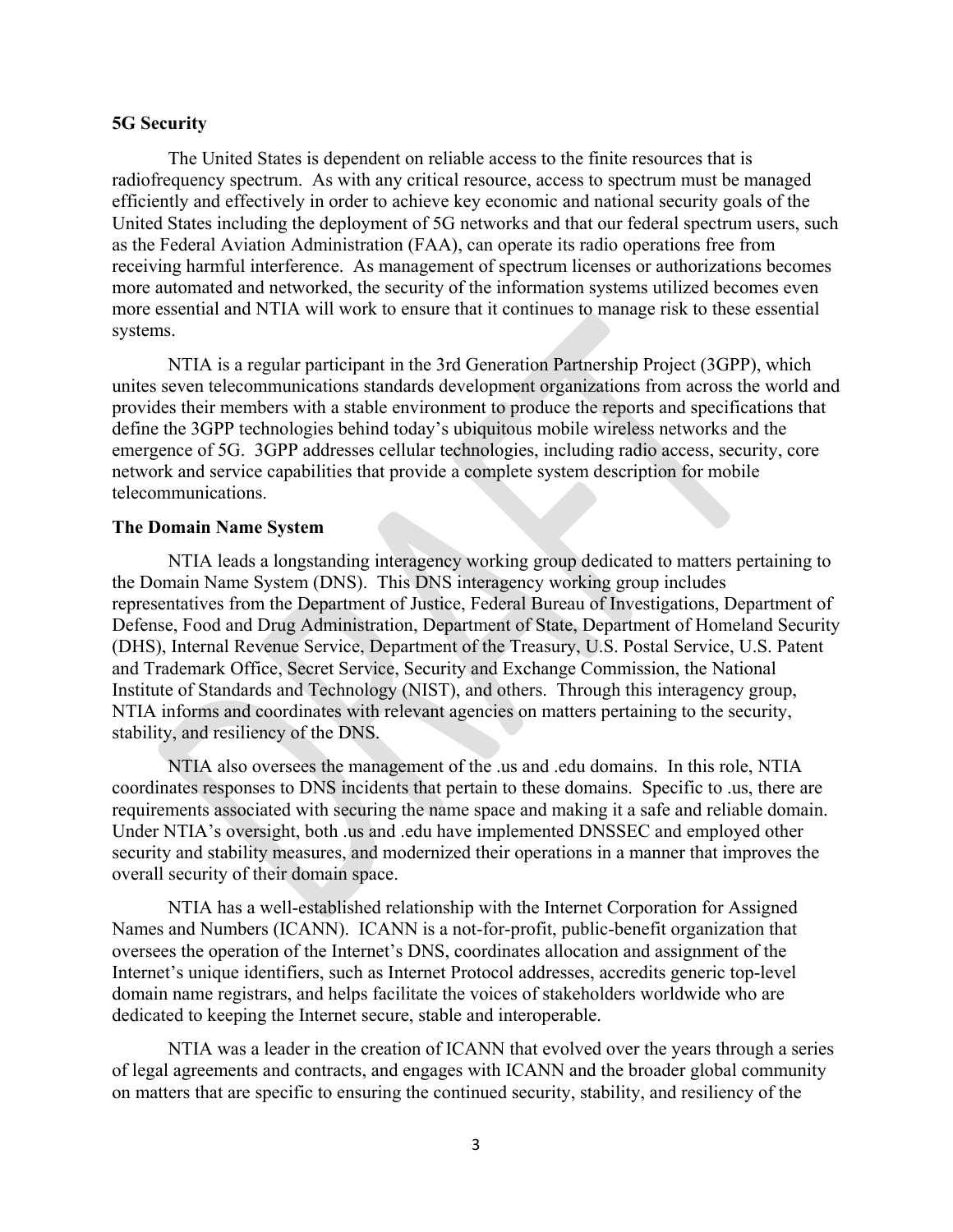DNS. Per statute, NTIA represents the U.S. Government in ICANN's Governmental Advisory Committee (GAC), which advises ICANN on public policy issues related to the Internet DNS. NTIA coordinates with other governments and stakeholders on domain name related security matters. For example, NTIA engaged the DNS interagency working group as well as Federal Chief Information Officers in preparation for the first-ever changing (rolling) of the DNS Security (DNSSEC) cryptographic key at the authoritative DNS root that took place in October 2018. NTIA will continue to work with agencies as well as other domestic and international partners in promoting DNSSEC implementation. Overall, NTIA's relationship with ICANN has proven useful in information exchange and coordinated response on all matters related to the DNS, including DNS based cyber incidents, DNS abuse, and strengthening the overall security of the DNS.

#### **Supply Chain**

The telecommunications infrastructure is critical to nearly every aspect of the American economy and national security. The complex global telecommunications supply chain is increasingly vulnerable due to the proliferation of some foreign-sourced products and services. One way NTIA helps address these challenges is by supporting the Secretary of Commerce in implementing the President's Executive Order on Securing the Information and Communications Technology and Service Supply Chain. NTIA also serves as a member of the executive committee of DHS's Information and Communications Technology (ICT) Supply Chain Risk Management Task Force, which provides advice and recommendations to DHS and private sector owners and operators of ICT critical infrastructure about how to assess and manage risks associated with the ICT supply chain. Finally, NTIA strongly supports the recently updated version 1.1 of the NIST Cybersecurity Framework, which incorporates a new section helping organizations understand and manage supply chain risks.

### **FirstNet**

Congress created the First Responder Network Authority (FirstNet) in the Middle Class Job Creation and Tax Relief Act of 2012 (P.L. 112-96) with the duty to ensure the deployment, operation, and maintenance of the nationwide public safety broadband network (FirstNet network), to address the lack of a standardized interoperable communications platform for first responders. The critical nature of first responders' communications demands that the network must be resilient and provide high availability, security, and privacy protections.

Cybersecurity is critical to the FirstNet mission to ensure all components of the FirstNet network are secure, reliable, and work together to provide first responders the data and communications they need on time, intact, and secure.From its inception, the FirstNet network has incorporated end-to-end cybersecurity for the network and its users. In partnering with AT&T, FirstNet invested years of planning and experience to create a secure environment for first responders. Among the key components of the enhanced cybersecurity of the FirstNet network design is the nationwide dedicated core network implemented by AT&T.

FirstNet network subscriber traffic running through the dedicated core ensures higher levels of reliability, redundancy, and protection through the dedicated processing and routing of the public safety traffic. Another critical enhancement can be found in the dedicated Security Operations Center (SOC), which handles continuous monitoring, detection, and mitigation efforts in cybersecurity for the network. The SOC provides 24/7/365 coverage and support for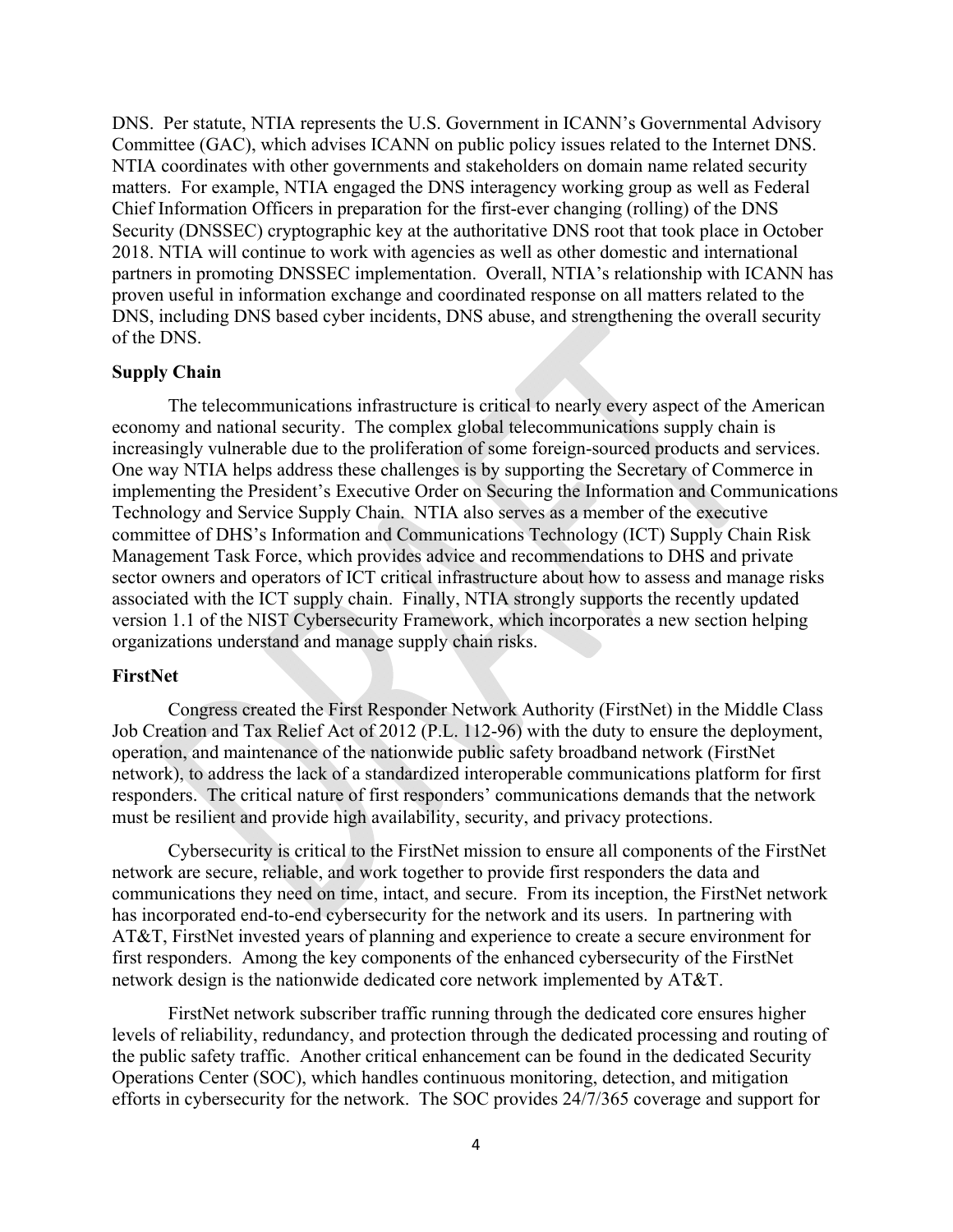all cybersecurity considerations, and is backed up by the full global network visibility of AT&T to ensure proactive protection for public safety.

From a cross functional perspective, all aspects of cybersecurity are evaluated and reviewed within the context of the FirstNet network. This includes user equipment, such as phones, tablets, and in-vehicle routers, and anything that is connected to the network, such as the Internet of Things (IoT). Similarly, there are processes in place for the vetting and inclusion of software applications developed for the public safety market.

#### **Interagency Collaboration**

NTIA collaborates across the U.S. Government on numerous efforts related to the security of the nation's Internet architecture. We have been working closely with the National Security Council (NSC) and our interagency colleagues on implementing the National Cyber Strategy, which just marked its one-year anniversary. In that effort, we shared our activities across the interagency and looked for synergies to maximize the impact of the strategy. NTIA will continue to participate in these efforts.

NTIA is engaged in numerous interagency efforts aimed at securing and increasing the resiliency of satellite systems, including representing executive branch equities on the encryption of telemetry, tracking, and command (TT&C) links and the development of policy guidance to help the owners and operators of critical infrastructure in their use of Global Positioning Systems (GPS) services.

#### *Botnet Coordination*

One significant example of NTIA's contribution to the protection of the Internet infrastructure is our work with NIST and DHS on the Botnet Report, delivered to the President in May 2018 in response to Executive Order 13800. Botnet attacks can have large and damaging effects, and they put the broader network at risk. The usual distributed denial of service (DDoS) mitigation techniques, including network providers building in excess capacity to absorb the effects, are designed to protect against botnets of a certain size. But much bigger botnets now capitalize on the sheer number of Internet of Things (IoT) devices. We have seen attacks that have topped a terabit per second. Dealing with a DDoS attack of this magnitude can take time, which is a major concern when mission-critical services are involved. Risks will increase as connected devices continue to proliferate.

The Botnet Report outlines a positive vision for the future, cemented by six principal themes and five complementary goals that would improve the resilience of the Internet ecosystem. For each goal, the report suggests supporting actions that can be taken by both government and the private sector. The Departments of Commerce and Homeland Security developed the report through an open and transparent process for the specific purpose of identifying stakeholder actions as opposed to government regulations.

We are tracking progress through a document known as the Botnet Road Map. More than half of the identified tasks are already in progress or completed. Some of our private sector partners have already moved forward with supportive initiatives. For example, the Council to Secure the Digital Economy published its first International Anti-Botnet Guide late last year.